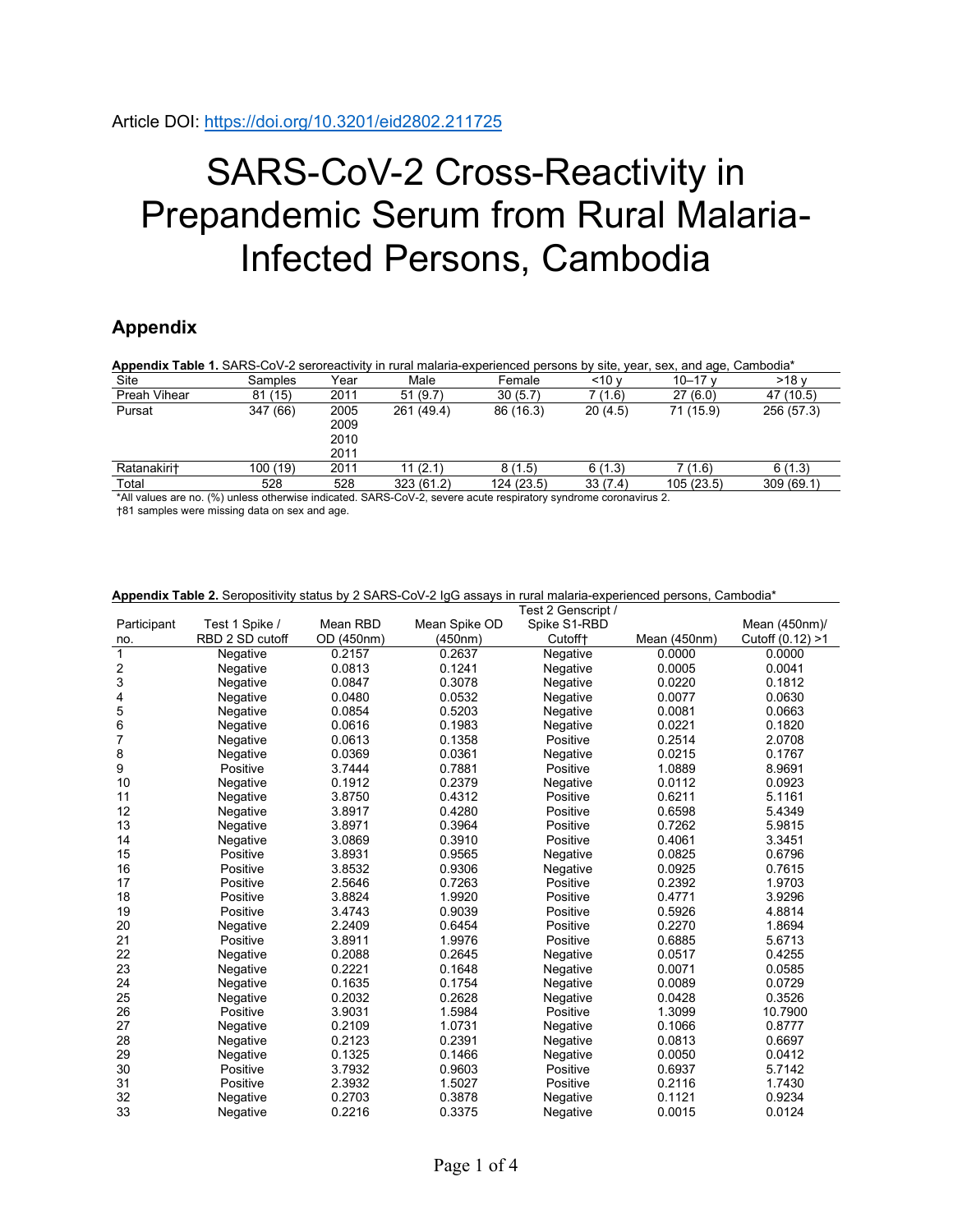|                  |            |               | Test 2 Genscript /  |                |                     |
|------------------|------------|---------------|---------------------|----------------|---------------------|
| Test 1 Spike /   | Mean RBD   | Mean Spike OD | Spike S1-RBD        |                | Mean $(450nm)$      |
| RBD 2 SD cutoff  | OD (450nm) | (450nm)       | Cutoff <sup>+</sup> | Mean $(450nm)$ | Cutoff $(0.12) > 1$ |
| Negative         | 3.6172     | 0.4099        | Negative            | 0.0972         | 0.8007              |
| Positive         | 3.1024     | 0.7545        | Positive            | 0.6504         | 5.3575              |
|                  |            |               |                     | 0.1215         |                     |
| Negative control |            |               | Negative            |                | 0.0014              |
| Positive control |            |               | Positive            |                | 2.0219              |
|                  |            |               |                     |                |                     |

\*RBD, receptor binding domain; SARS-CoV-2, severe acute respiratory syndrome coronavirus 2.

†Positives for test 2 genscript = mean OD 450/cutoff (0.12) >1.

| Appendix Table 3. SARS-CoV-2 surrogate virus neutralization test results in rural malaria-experienced persons, Cambodia* |  |
|--------------------------------------------------------------------------------------------------------------------------|--|
| <b>Detectable</b>                                                                                                        |  |

|               | Mean OD | Mean/       |                                                           |                | polouapio<br>SARS-CoV-2 |            |        |                 |
|---------------|---------|-------------|-----------------------------------------------------------|----------------|-------------------------|------------|--------|-----------------|
| Participant   | sVNT    | Positive    | (1-Mean/Positive                                          | % neutralizing | neutralizing            | Mean       | Mean   | Spike/RBD       |
| no.           | assay   | <b>CTRL</b> | CTRL)                                                     | capacity       | antibody                | <b>RBD</b> | Spike  | seropositive    |
| $\mathbf{1}$  | 2.9965  | 1.3873      | $-0.3873$                                                 | $-38.73$       | NO                      | 0.2157     | 0.2637 | Negative        |
|               | 2.9837  | 1.3814      | $-0.3814$                                                 | $-38.14$       | <b>NO</b>               | 0.0813     | 0.1241 | Negative        |
| $\frac{2}{3}$ | 3.0597  | 1.4166      | $-0.4166$                                                 | $-41.66$       | <b>NO</b>               | 0.0847     | 0.3078 | Negative        |
| 4             | 3.0404  | 1.4076      | $-0.4076$                                                 | $-40.76$       | <b>NO</b>               | 0.048      | 0.0532 | Negative        |
| 5             | 2.8734  | 1.3303      | $-0.3303$                                                 | $-33.03$       | <b>NO</b>               | 0.08545    | 0.5203 | Negative        |
| 6             | 2.9994  | 1.3886      | $-0.3886$                                                 | $-38.86$       | <b>NO</b>               | 0.06165    | 0.1983 | Negative        |
| 7             | 3.0158  | 1.3962      | $-0.3962$                                                 | $-39.62$       | <b>NO</b>               | 0.0613     | 0.1358 | Negative        |
| 8             | 2.8516  | 1.3202      | $-0.3202$                                                 | $-32.02$       | <b>NO</b>               | 0.03685    | 0.0361 | Negative        |
| 9             | 2.2910  | 1.0607      | $-0.0607$                                                 | $-6.07$        | <b>NO</b>               | 3.74435    | 0.7881 | <b>POSITIVE</b> |
| 10            | 2.8065  | 1.2993      | $-0.2993$                                                 | $-29.93$       | NO                      | 0.1912     | 0.2379 | Negative        |
| 11            | 2.2671  | 1.0496      | $-0.0496$                                                 | $-4.96$        | <b>NO</b>               | 3.87495    | 0.4312 | Negative        |
| 12            | 2.3722  | 1.0982      | $-0.0982$                                                 | $-9.82$        | <b>NO</b>               | 3.8917     | 0.428  | Negative        |
| 13            | 2.5024  | 1.1585      | $-0.1585$                                                 | $-15.85$       | <b>NO</b>               | 3.8971     | 0.3964 | Negative        |
| 14            | 2.5129  | 1.1634      | $-0.1634$                                                 | $-16.34$       | <b>NO</b>               | 3.08685    | 0.391  | Negative        |
| 15            | 2.4956  | 1.1554      | $-0.1554$                                                 | $-15.54$       | <b>NO</b>               | 3.89305    | 0.9565 | <b>POSITIVE</b> |
| 16            | 2.5930  | 1.2005      | $-0.2005$                                                 | $-20.05$       | <b>NO</b>               | 3.85315    | 0.9306 | <b>POSITIVE</b> |
| 17            | 2.2649  | 1.0486      | $-0.0486$                                                 | $-4.86$        | <b>NO</b>               | 2.56455    | 0.7263 | <b>POSITIVE</b> |
| 18            | 2.5655  | 1.1878      | $-0.1878$                                                 | $-18.78$       | NO                      | 3.8824     | 1.992  | <b>POSITIVE</b> |
| 19            | 2.2631  | 1.0477      | $-0.0477$                                                 | $-4.77$        | <b>NO</b>               | 3.47425    | 0.9039 | <b>POSITIVE</b> |
| 20            | 2.4560  | 1.1371      | $-0.1371$                                                 | $-13.71$       | <b>NO</b>               | 2.2409     | 0.6454 | Negative        |
| 21            | 1.8539  | 0.8583      | 0.1417                                                    | 14.17          | <b>NO</b>               | 3.8911     | 1.9976 | <b>POSITIVE</b> |
| 22            | 2.8783  | 1.3326      | $-0.3326$                                                 | $-33.26$       | <b>NO</b>               | 0.2088     | 0.2645 | Negative        |
| 23            | 2.8563  | 1.3224      | $-0.3224$                                                 | $-32.24$       | <b>NO</b>               | 0.2221     | 0.1648 | Negative        |
| 24            | 2.6625  | 1.2326      | $-0.2326$                                                 | $-23.26$       | <b>NO</b>               | 0.1635     | 0.1754 | Negative        |
| 25            | 2.7740  | 1.2843      | $-0.2843$                                                 | $-28.43$       | <b>NO</b>               | 0.20315    | 0.2628 | Negative        |
| 26            | 2.4614  | 1.1396      | $-0.1396$                                                 | $-13.96$       | <b>NO</b>               | 3.90305    | 1.5984 | <b>POSITIVE</b> |
| 27            | 2.8388  | 1.3143      | $-0.3143$                                                 | -31.43         | <b>NO</b>               | 0.21085    | 1.0731 | Negative        |
| 28            | 2.7149  | 1.2569      | $-0.2569$                                                 | $-25.69$       | <b>NO</b>               | 0.2123     | 0.2391 | Negative        |
| 29            | 2.6724  | 1.2373      | $-0.2373$                                                 | $-23.73$       | <b>NO</b>               | 0.13245    | 0.1466 | Negative        |
| 30            | 2.2980  | 1.0639      | $-0.0639$                                                 | $-6.39$        | <b>NO</b>               | 3.79315    | 0.9603 | <b>POSITIVE</b> |
| 31            | 1.9825  | 0.9178      | 0.0822                                                    | 8.22           | <b>NO</b>               | 2.39315    | 1.5027 | <b>POSITIVE</b> |
| 32            | 2.1600  | 1.0000      | 0.0000                                                    | 0.00           | <b>NO</b>               | 0.27025    | 0.3878 | Negative        |
| 33            | 2.8539  | 1.3213      | $-0.3213$                                                 | $-32.13$       | NO.                     | 0.22155    | 0.3375 | Negative        |
| 34            | 2.4904  | 1.1530      | $-0.1530$                                                 | $-15.30$       | <b>NO</b>               | 3.6172     | 0.4099 | Negative        |
| 35            | 2.3534  | 1.0895      | $-0.0895$                                                 | $-8.95$        | <b>NO</b>               | 3.10235    | 0.7545 | <b>POSITIVE</b> |
| Neg.          | 2.5788  | 1.1939      | $-0.1939$                                                 |                | NO                      |            |        |                 |
| CTRL          |         |             |                                                           |                |                         |            |        |                 |
| Pos. CTRL     | 0.0863  | 0.0399      | 0.9601                                                    | 96.01          | <b>YES</b>              |            |        |                 |
|               |         |             | SARS-CoV-2 neutralizing antibody standard serial dilution |                |                         |            |        |                 |
| 156.25        | 1.1358  | 0.5258      | 0.4742                                                    | 47.42          | <b>YES</b>              |            |        |                 |
| 312.5         | 0.5059  | 0.2342      | 0.7658                                                    | 76.58          | YES                     |            |        |                 |
| 625           | 0.1636  | 0.0757      | 0.9243                                                    | 92.43          | <b>YES</b>              |            |        |                 |
| 1250          | 0.0687  | 0.0318      | 0.9682                                                    | 96.82          | <b>YES</b>              |            |        |                 |
| 2500          | 0.0490  | 0.0227      | 0.9773                                                    | 97.73          | <b>YES</b>              |            |        |                 |
| 5000          | 0.0465  | 0.0215      | 0.9785                                                    | 97.85          | <b>YES</b>              |            |        |                 |
| 10000         | 0.0517  | 0.0239      | 0.9761                                                    | 97.61          | <b>YES</b>              |            |        |                 |
|               |         |             |                                                           |                |                         |            |        |                 |

\*SARS-CoV-2, severe acute respiratory syndrome coronavirus 2; sVNT, surrogate virus neutralization test.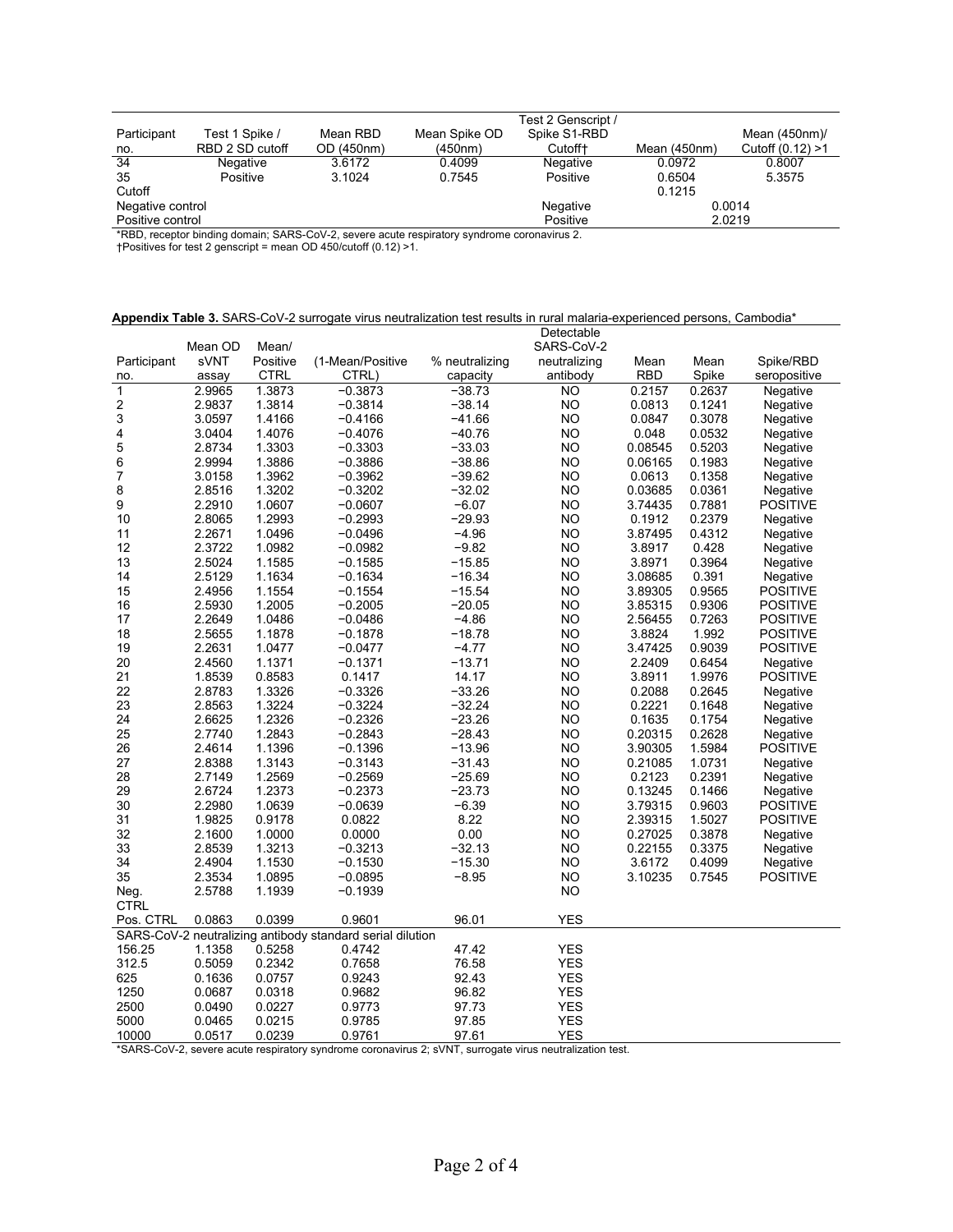

**Appendix Figure.** Microneutralization of SARS-CoV-2 in serum samples from pre-pandemic malariaexperienced rural persons, Cambodia. Twenty-one SARS-CoV-2 ELISA-positive Cambodian serum samples, negative controls (serum samples from US patients in 2014), and positive controls (serum samples from US patients who died of SARS-CoV-2 infection in 2020) were heat-inactivated (56°C, 1hr), serially 2-fold diluted (1:10 to 1:1,280) in OptiPRO SFM (catalog no. 12309–019, ThermoFisher Scientific, https://www.thermofisher.com) supplemented with 2mM L-Glutamine (catalog no. 25030–081, ThermoFisher Scientific) and 1x Antibiotic-Antimycotic (catalog no. 15240062, ThermoFisher Scientific). Diluted serum samples were mixed with an equal volume of SARS-CoV-2 diluted to 200 TCID50/25µl (USA-WA1/2020, catalog no. NR-52281, BEI Resources, https://www.beiresources.org) and incubated at room temperature for 1 hour. Fifty micro liter of the virus-plasma mixture was added in triplicate to Vero cells grown in a 96-well plate and incubated for 3 days at 37°C in a humidified incubator with 5% CO2. After incubation, media was removed and 200µL of 10% neutral buffered formalin was added and incubated at room temperature for 30 min to inactivate the virus and fix the cells. After incubation, the plates were washed 3 times with wash buffer (0.05% Tween 20 in PBS), and 1:4,000 diluted SARS-CoV-2 nucleocapsid antibody (catalog no. 40143-R001, Sino Biological, https://www.sinobiological.com) was added to each well (50 µL per well). After incubation (room temperature, 1hr), the plates were washed 3 times, and 1:10,000 diluted horseradish peroxidase-conjugated anti-rabbit IgG antibody (catalog no.